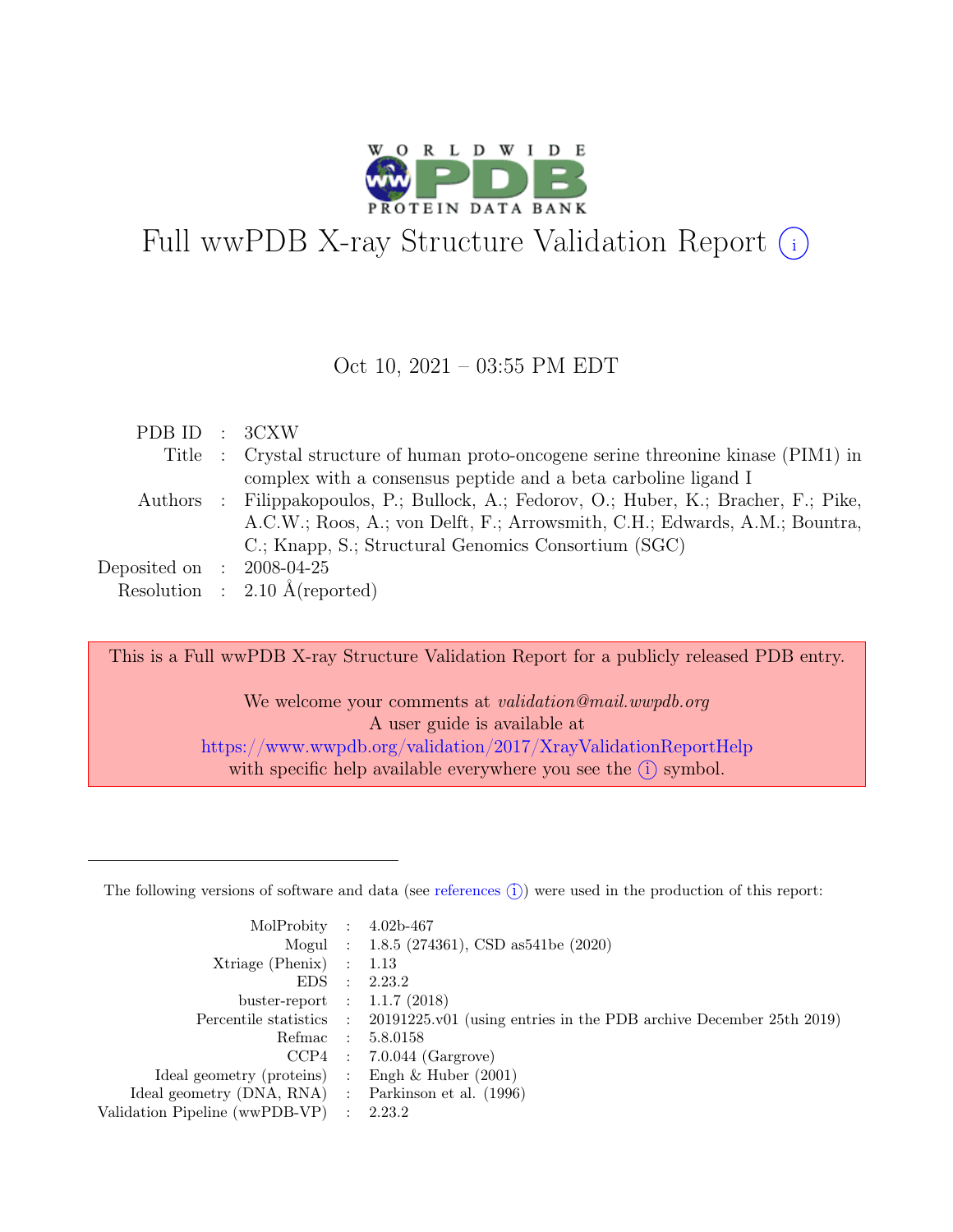# 1 Overall quality at a glance  $(i)$

The following experimental techniques were used to determine the structure: X-RAY DIFFRACTION

The reported resolution of this entry is 2.10 Å.

Percentile scores (ranging between 0-100) for global validation metrics of the entry are shown in the following graphic. The table shows the number of entries on which the scores are based.



| Metric                | Whole archive<br>$(\#Entries)$ | Similar resolution<br>$(\# \text{Entries}, \text{ resolution } \text{range}(\AA))$ |
|-----------------------|--------------------------------|------------------------------------------------------------------------------------|
| $R_{free}$            | 130704                         | $5197(2.10-2.10)$                                                                  |
| Clashscore            | 141614                         | $5710(2.10-2.10)$                                                                  |
| Ramachandran outliers | 138981                         | $5647 (2.10-2.10)$                                                                 |
| Sidechain outliers    | 138945                         | 5648 (2.10-2.10)                                                                   |
| RSRZ outliers         | 127900                         | $5083(2.10-2.10)$                                                                  |

The table below summarises the geometric issues observed across the polymeric chains and their fit to the electron density. The red, orange, yellow and green segments of the lower bar indicate the fraction of residues that contain outliers for  $\geq$ =3, 2, 1 and 0 types of geometric quality criteria respectively. A grey segment represents the fraction of residues that are not modelled. The numeric value for each fraction is indicated below the corresponding segment, with a dot representing fractions <=5% The upper red bar (where present) indicates the fraction of residues that have poor fit to the electron density. The numeric value is given above the bar.

| Mol | ${\bf Chain}$ | $\perp$ Length | Quality of chain |     |     |
|-----|---------------|----------------|------------------|-----|-----|
|     |               | 314            | 5%<br>78%        | 8%  | 13% |
|     |               |                | 21%<br>71%       | 29% |     |

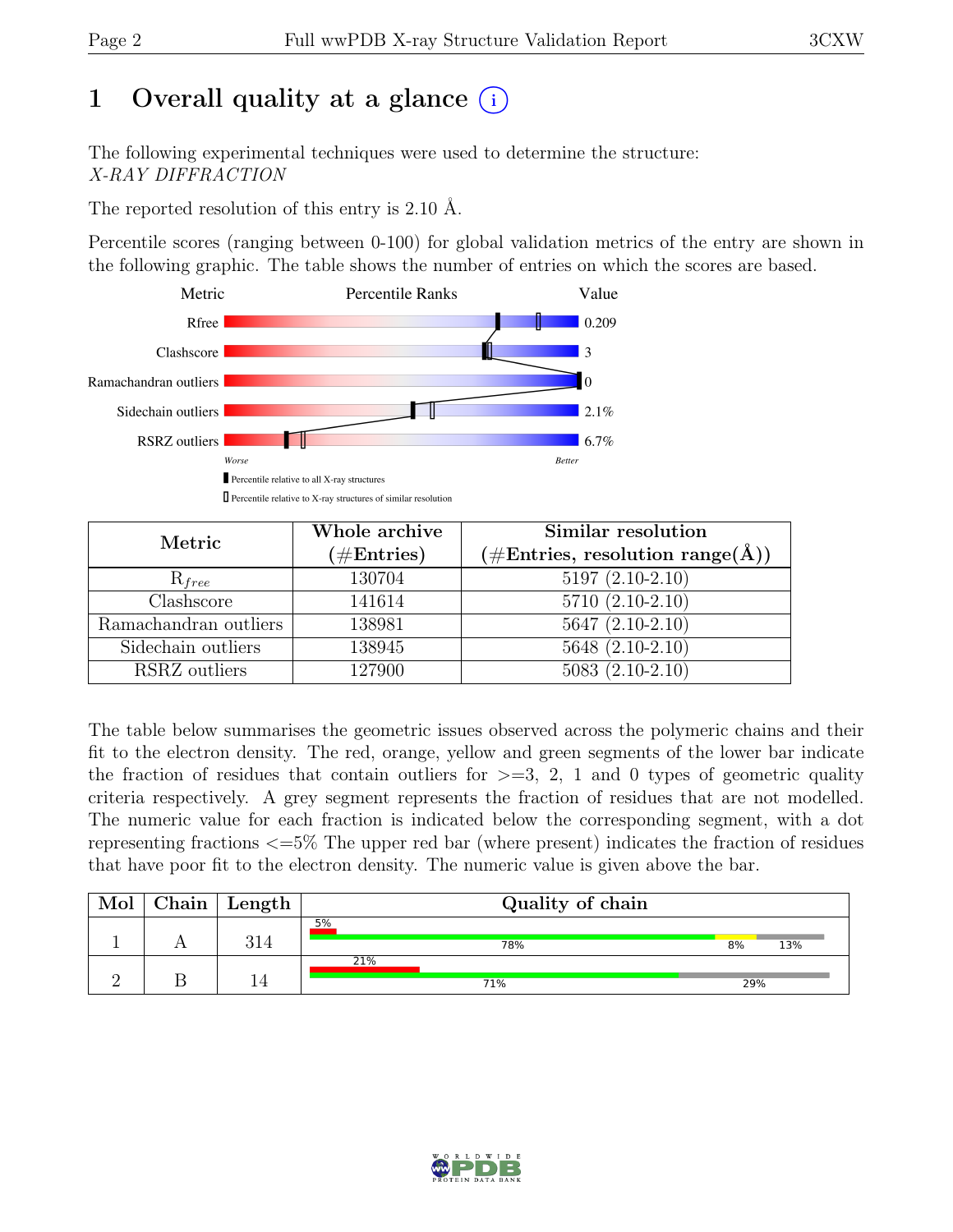# 2 Entry composition (i)

There are 5 unique types of molecules in this entry. The entry contains 2525 atoms, of which 0 are hydrogens and 0 are deuteriums.

In the tables below, the ZeroOcc column contains the number of atoms modelled with zero occupancy, the AltConf column contains the number of residues with at least one atom in alternate conformation and the Trace column contains the number of residues modelled with at most 2 atoms.

• Molecule 1 is a protein called Proto-oncogene serine/threonine-protein kinase Pim-1, Isoform 2.

| Mol | Chain | $\perp$ Residues | $\rm{Atoms}$  |      |     | ZeroOcc   AltConf   Trace |  |  |  |
|-----|-------|------------------|---------------|------|-----|---------------------------|--|--|--|
|     |       | 272              | Total<br>2199 | 1413 | 380 | 398                       |  |  |  |

There are 2 discrepancies between the modelled and reference sequences:

| Chain |     | Residue   Modelled   Actual | Comment    |                                  | Reference         |
|-------|-----|-----------------------------|------------|----------------------------------|-------------------|
|       |     | SER                         | $\sim$     | expression tag                   | <b>UNP P11309</b> |
|       | 250 | GLY                         | $\rm{ARG}$ | engineered mutation   UNP P11309 |                   |

• Molecule 2 is a protein called Pimtide peptide.

| Mol | Chain Residues | $\rm{Atoms}$ |  | $ZeroOcc \mid AltConf \mid Trace$ |  |  |  |
|-----|----------------|--------------|--|-----------------------------------|--|--|--|
|     |                | Total C N    |  | -24 - 11                          |  |  |  |

• Molecule 3 is CHLORIDE ION (three-letter code: CL) (formula: Cl).

|  | Mol   Chain   Residues | $\boldsymbol{\mathrm{Atoms}}$ | $ZeroOcc \   \$ AltConf |
|--|------------------------|-------------------------------|-------------------------|
|  |                        | Total Cl                      |                         |

• Molecule 4 is (4R)-7,8-dichloro-1',9-dimethyl-1-oxo-1,2,4,9-tetrahydrospiro[beta-carboline-3, 4'-piperidine]-4-carbonitrile (three-letter code:  $7CP$ ) (formula:  $C_{18}H_{18}Cl_2N_4O$ ).

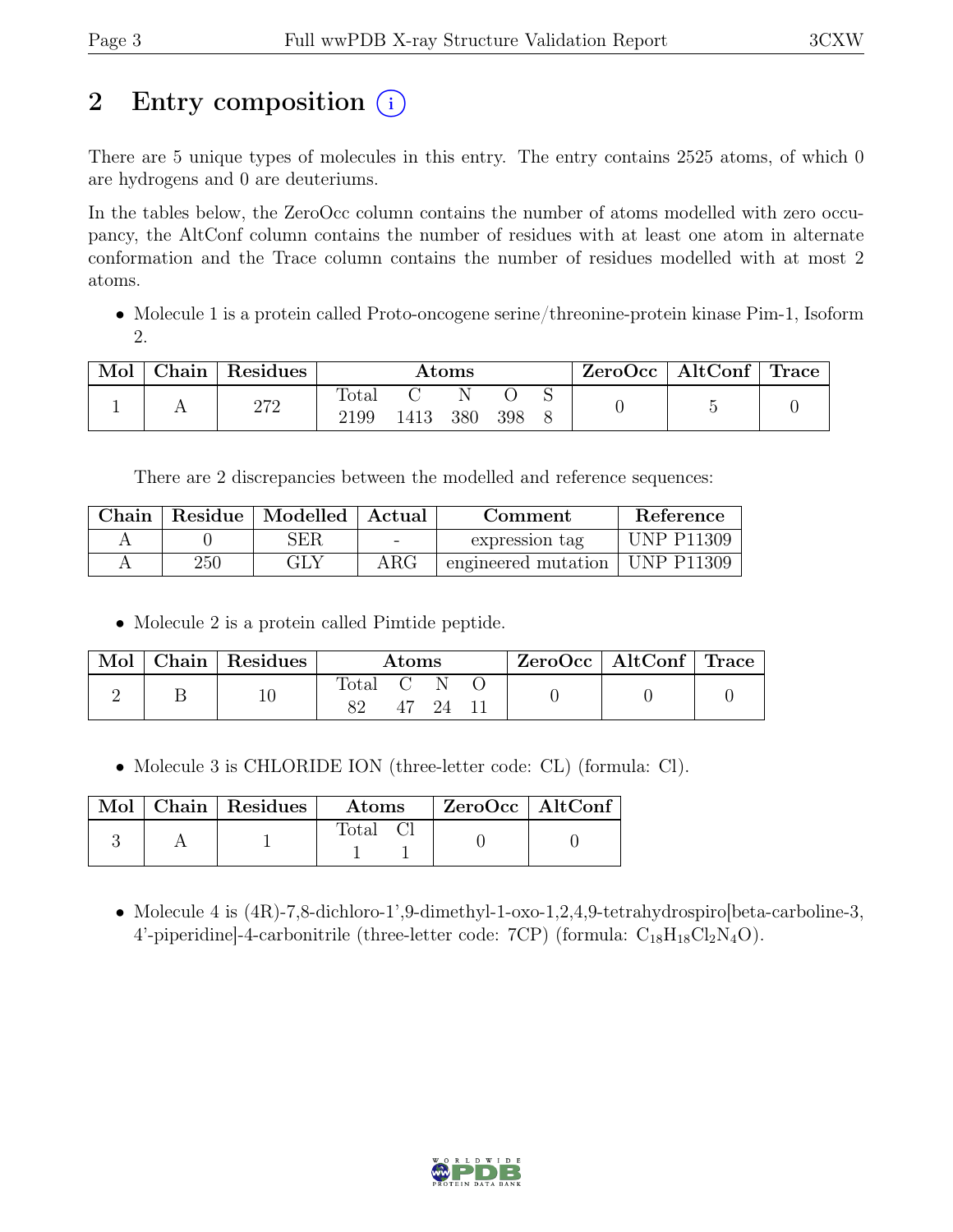

| Mol | Chain Residues | Atoms      |  |  | ZeroOcc   AltConf |  |  |
|-----|----------------|------------|--|--|-------------------|--|--|
|     |                | Total C Cl |  |  |                   |  |  |
|     |                |            |  |  |                   |  |  |

 $\bullet\,$  Molecule 5 is water.

|  | Mol   Chain   Residues | Atoms                 | ZeroOcc   AltConf |
|--|------------------------|-----------------------|-------------------|
|  | 210                    | Total O<br>211<br>211 |                   |
|  |                        | Total O               |                   |

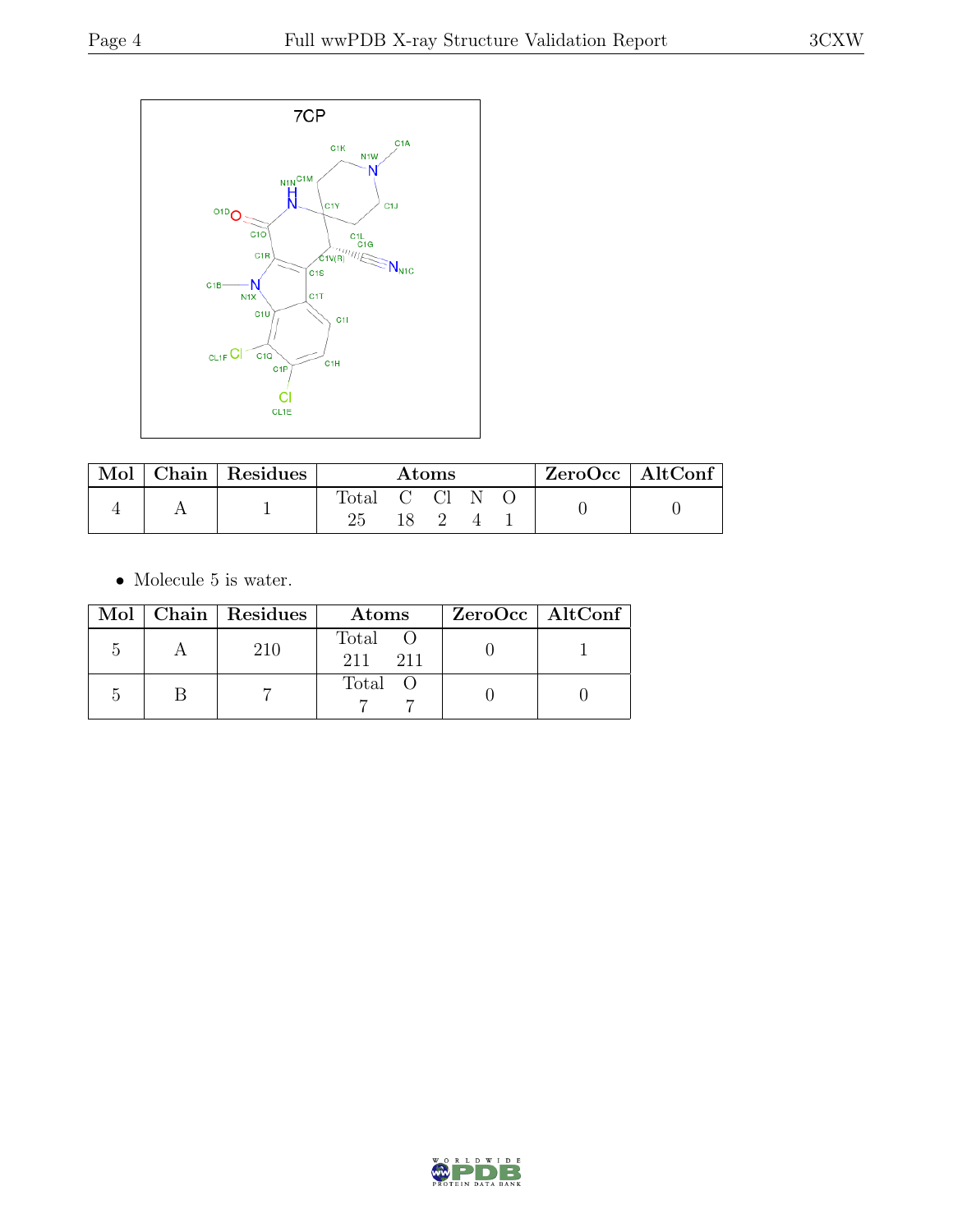# 3 Residue-property plots  $(i)$

These plots are drawn for all protein, RNA, DNA and oligosaccharide chains in the entry. The first graphic for a chain summarises the proportions of the various outlier classes displayed in the second graphic. The second graphic shows the sequence view annotated by issues in geometry and electron density. Residues are color-coded according to the number of geometric quality criteria for which they contain at least one outlier:  $green = 0$ , yellow  $= 1$ , orange  $= 2$  and red  $= 3$  or more. A red dot above a residue indicates a poor fit to the electron density (RSRZ > 2). Stretches of 2 or more consecutive residues without any outlier are shown as a green connector. Residues present in the sample, but not in the model, are shown in grey.

• Molecule 1: Proto-oncogene serine/threonine-protein kinase Pim-1, Isoform 2



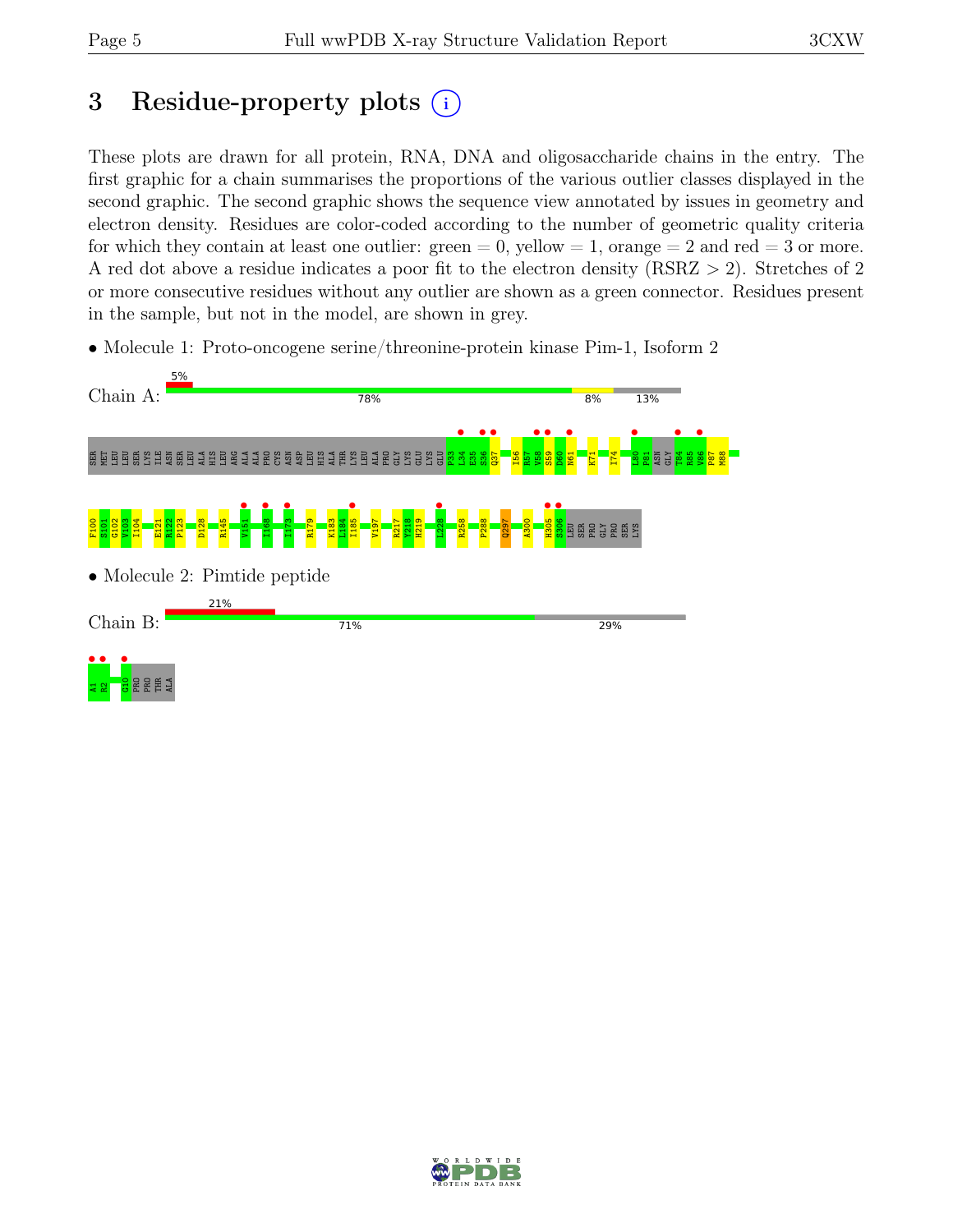# 4 Data and refinement statistics  $(i)$

| Property                                                                               | Value                                            | Source     |
|----------------------------------------------------------------------------------------|--------------------------------------------------|------------|
| Space group                                                                            | $P_65$                                           | Depositor  |
| $\overline{\text{Cell}}$ constants                                                     | 98.37Å<br>98.37Å<br>81.33Å                       |            |
| a, b, c, $\alpha$ , $\beta$ , $\gamma$                                                 | $90.00^\circ$<br>$120.00^\circ$<br>$90.00^\circ$ | Depositor  |
| Resolution $(A)$                                                                       | 36.71<br>2.10<br>$\equiv$ .                      | Depositor  |
|                                                                                        | 36.70<br>2.10<br>$\equiv$ .                      | <b>EDS</b> |
| % Data completeness                                                                    | $\overline{100.0}$ $(36.71-2.10)$                | Depositor  |
| (in resolution range)                                                                  | $100.0$ $(36.70-2.10)$                           | <b>EDS</b> |
| $R_{merge}$                                                                            | 0.13                                             | Depositor  |
| $\mathrm{R}_{sym}$                                                                     | 0.13                                             | Depositor  |
| $\langle I/\sigma(I) \rangle$ <sup>1</sup>                                             | $1.86$ (at 2.10Å)                                | Xtriage    |
| Refinement program                                                                     | <b>REFMAC</b>                                    | Depositor  |
|                                                                                        | $0.164$ ,<br>0.206                               | Depositor  |
| $R, R_{free}$                                                                          | 0.168<br>0.209                                   | DCC        |
| $R_{free}$ test set                                                                    | 1330 reflections $(5.08\%)$                      | wwPDB-VP   |
| Wilson B-factor $(A^2)$                                                                | 28.0                                             | Xtriage    |
| Anisotropy                                                                             | 0.023                                            | Xtriage    |
| Bulk solvent $k_{sol}(\overline{e/\mathrm{A}^3})$ , $\overline{B_{sol}(\mathrm{A}^2)}$ | 0.33, 47.9                                       | <b>EDS</b> |
| L-test for twinning <sup>2</sup>                                                       | $< L >$ = 0.50, $< L^2 >$ = 0.33                 | Xtriage    |
| Estimated twinning fraction                                                            | $0.046$ for h,-h-k,-l                            | Xtriage    |
| $F_o, F_c$ correlation                                                                 | 0.95                                             | <b>EDS</b> |
| Total number of atoms                                                                  | $2525\,$                                         | wwPDB-VP   |
| Average B, all atoms $(A^2)$                                                           | 24.0                                             | wwPDB-VP   |

Xtriage's analysis on translational NCS is as follows: The largest off-origin peak in the Patterson function is 3.52% of the height of the origin peak. No significant pseudotranslation is detected.

<sup>&</sup>lt;sup>2</sup>Theoretical values of  $\langle |L| \rangle$ ,  $\langle L^2 \rangle$  for acentric reflections are 0.5, 0.333 respectively for untwinned datasets, and 0.375, 0.2 for perfectly twinned datasets.



<span id="page-5-1"></span><span id="page-5-0"></span><sup>1</sup> Intensities estimated from amplitudes.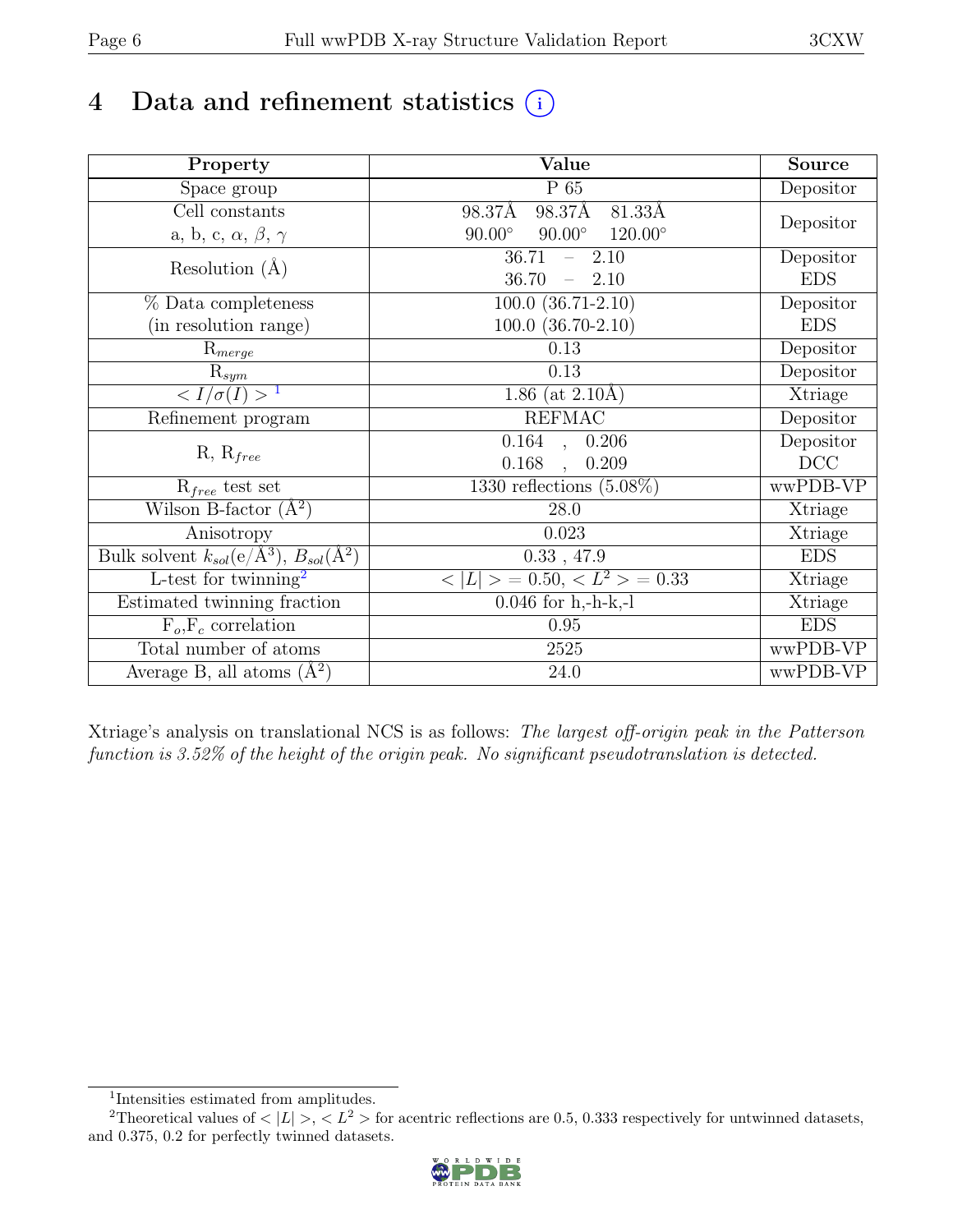# 5 Model quality  $(i)$

### 5.1 Standard geometry  $(i)$

Bond lengths and bond angles in the following residue types are not validated in this section: CL, 7CP

The Z score for a bond length (or angle) is the number of standard deviations the observed value is removed from the expected value. A bond length (or angle) with  $|Z| > 5$  is considered an outlier worth inspection. RMSZ is the root-mean-square of all Z scores of the bond lengths (or angles).

| Mol      | Chain |             | Bond lengths | Bond angles |                    |  |
|----------|-------|-------------|--------------|-------------|--------------------|--|
|          |       | <b>RMSZ</b> | $\# Z  > 5$  | RMSZ        | $\# Z  > 5$        |  |
|          |       | 0.75        | 0/2284       | 0.82        | $7/3100$ $(0.2\%)$ |  |
| $\Omega$ | В     | 0.71        | 0/83         | 0.96        | 0/108              |  |
| A 11     | All   | 0.75        | 0/2367       | 0.82        | $7/3208$ $(0.2\%)$ |  |

There are no bond length outliers.

All (7) bond angle outliers are listed below:

| Mol | Chain | Res    | <b>Type</b> | Atoms                 | Z       | Observed $(°)$ | Ideal <sup>(o)</sup> |
|-----|-------|--------|-------------|-----------------------|---------|----------------|----------------------|
|     | А     | 258[A] | ARG         | $NE- CZ-NH2$          | 8.62    | 124.61         | 120.30               |
|     | A     | 258 B  | ARG         | NE-CZ-NH2             | 8.62    | 124.61         | 120.30               |
|     | А     | 145    | $\rm{ARG}$  | $NE- CZ-NH2$          | $-6.83$ | 116.88         | 120.30               |
|     | А     | 145    | $\rm{ARG}$  | $NE- CZ-NH1$          | 6.36    | 123.48         | 120.30               |
|     | А     | 258[A] | <b>ARG</b>  | NE-CZ-NH1             | $-6.10$ | 117.25         | 120.30               |
|     | A     | 258 B  | ARG         | NE-CZ-NH1             | $-6.10$ | 117.25         | 120.30               |
|     | А     | 179    | $\rm{ARG}$  | NE-CZ-NH <sub>2</sub> | 5.78    | 123.19         | 120.30               |

There are no chirality outliers.

There are no planarity outliers.

#### 5.2 Too-close contacts  $(i)$

In the following table, the Non-H and H(model) columns list the number of non-hydrogen atoms and hydrogen atoms in the chain respectively. The H(added) column lists the number of hydrogen atoms added and optimized by MolProbity. The Clashes column lists the number of clashes within the asymmetric unit, whereas Symm-Clashes lists symmetry-related clashes.

| Mol |  |  | Chain   Non-H   H(model)   H(added)   Clashes   Symm-Clashes |
|-----|--|--|--------------------------------------------------------------|
|     |  |  |                                                              |
|     |  |  |                                                              |

Continued on next page...

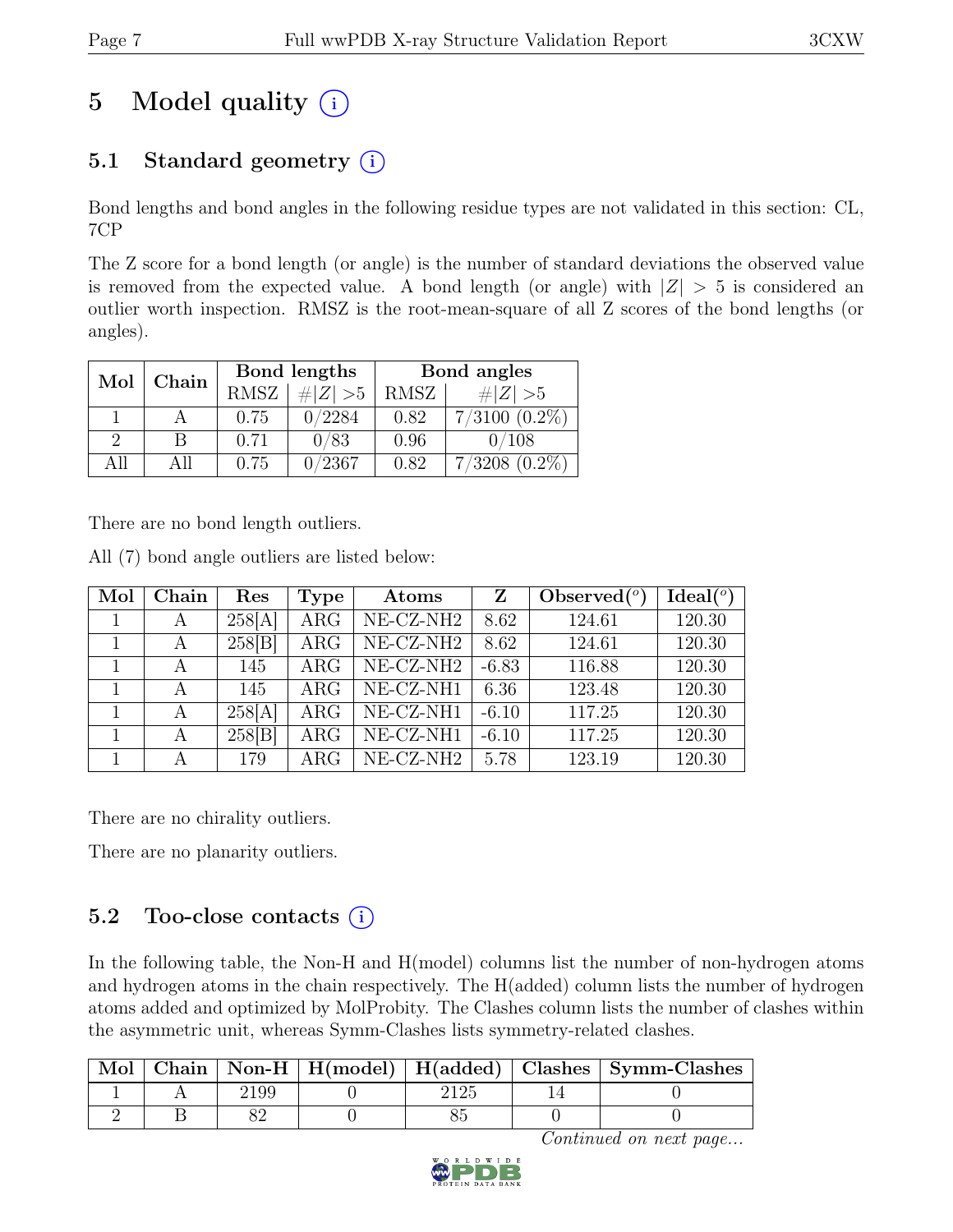| Mol |      |      | Chain   Non-H   H(model)   H(added)   Clashes   Symm-Clashes |
|-----|------|------|--------------------------------------------------------------|
|     |      |      |                                                              |
|     |      |      |                                                              |
|     |      |      |                                                              |
|     |      |      |                                                              |
|     | 2525 | วววร |                                                              |

Continued from previous page...

The all-atom clashscore is defined as the number of clashes found per 1000 atoms (including hydrogen atoms). The all-atom clashscore for this structure is 3.

All (15) close contacts within the same asymmetric unit are listed below, sorted by their clash magnitude.

| $\rm{Atom\text{-}1}$ | $\rm{Atom}\text{-}2$ | Interatomic    | Clash         |
|----------------------|----------------------|----------------|---------------|
|                      |                      | distance $(A)$ | overlap $(A)$ |
| 1:A:74:ILE:HD13      | 1:A:87:PRO:HG3       | 1.65           | 0.79          |
| 1:A:197:VAL:HG22     | 1: A:219: HIS: CE1   | 2.20           | 0.76          |
| 4:A:501:7CP:CL1F     | 4:A:501:7CP:H1B      | 2.31           | 0.67          |
| 1: A:197: VAL: HG21  | 1:A:217:ARG:NH1      | 2.26           | 0.50          |
| 1: A:56: ILE: CG2    | 1: A:61: ASN: HA     | 2.41           | 0.50          |
| 1:A:197:VAL:CG2      | 1: A:219: HIS: CE1   | 2.95           | 0.48          |
| 1:A:104:ILE:HB       | 1: A:185: ILE: HG22  | 1.95           | 0.47          |
| 1: A:100: PHE:CE2    | 1: A: 102: GLY: HA3  | 2.51           | 0.45          |
| 1:A:121:GLU:HB2      | 5:A:646:HOH:O        | 2.16           | 0.44          |
| 1:A:123:PRO:HG3      | 1:A:183:LYS:HD2      | 1.98           | 0.44          |
| 1: A:71: LYS: HA     | 1:A:74:ILE:HD12      | 2.02           | 0.41          |
| 1:A:300:ALA:HB1      | 1: A:305: HIS: NE2   | 2.36           | 0.40          |
| 1: A:100: PHE: CZ    | 1:A:102:GLY:HA3      | 2.56           | 0.40          |
| 1: A:88: MET:HA      | 1: A:88: MET:HE2     | 2.04           | 0.40          |

All (1) symmetry-related close contacts are listed below. The label for Atom-2 includes the symmetry operator and encoded unit-cell translations to be applied.

| Atom-1 | Atom-2                                   | Interatomic<br>distance $(A)$ | Clash<br>overlap $(A)$ |
|--------|------------------------------------------|-------------------------------|------------------------|
|        | $5:A:718:HOH:O$   $5:A:754:HOH:O[5 565]$ | 1.99                          |                        |

### 5.3 Torsion angles (i)

#### 5.3.1 Protein backbone (i)

In the following table, the Percentiles column shows the percent Ramachandran outliers of the chain as a percentile score with respect to all X-ray entries followed by that with respect to entries

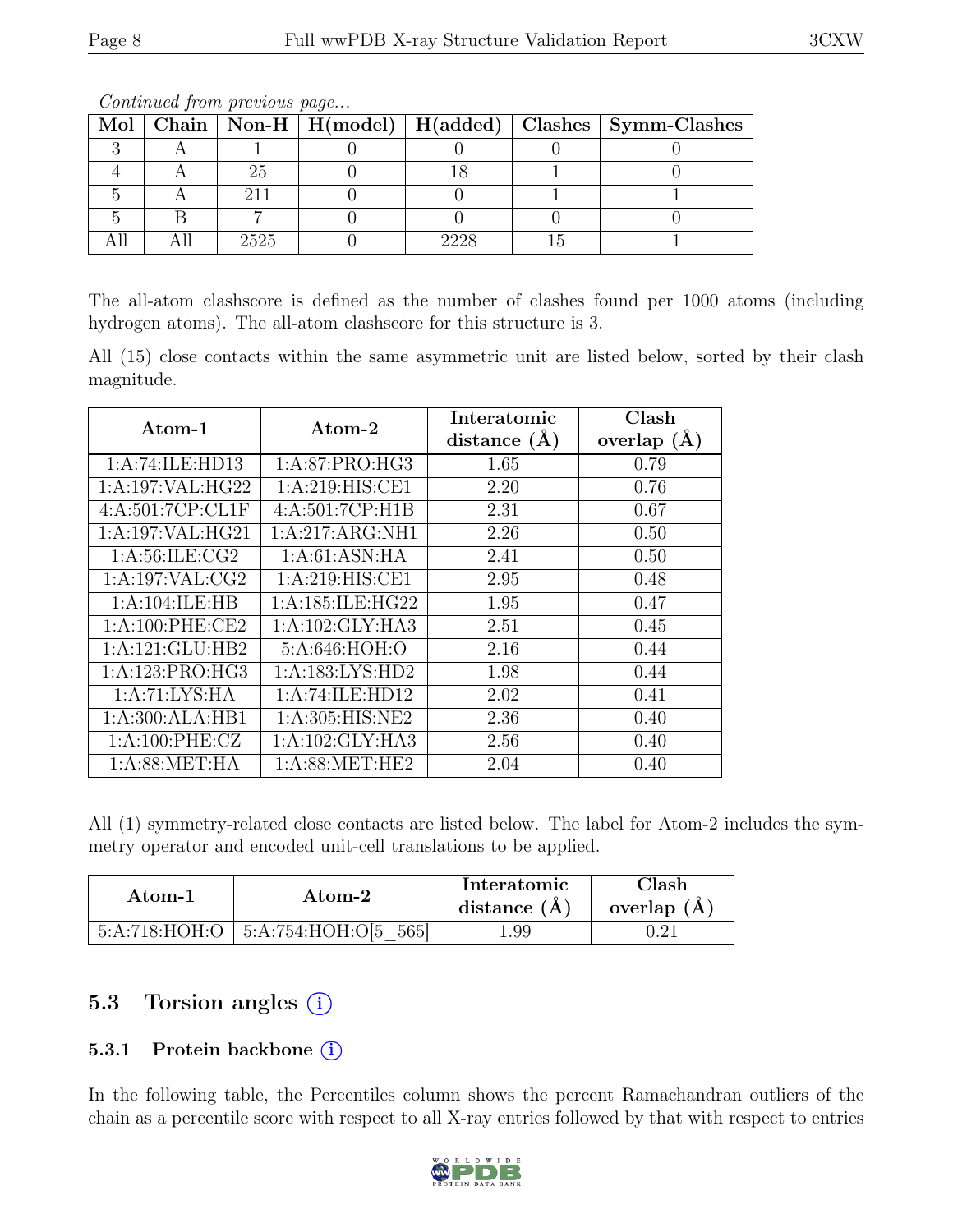of similar resolution.

The Analysed column shows the number of residues for which the backbone conformation was analysed, and the total number of residues.

| Mol | Chain | Analysed                      | Favoured    | Allowed   Outliers | Percentiles |               |
|-----|-------|-------------------------------|-------------|--------------------|-------------|---------------|
|     |       | 273/314(87%)                  | $269(98\%)$ | $4(2\%)$           | 100 100     |               |
|     |       | $8/14$ (57\%)                 | $8(100\%)$  |                    |             | $100$   $100$ |
| All | All   | $281/328$ (86\%)   277 (99\%) |             | $4(1\%)$           | 100         | 100           |

There are no Ramachandran outliers to report.

#### 5.3.2 Protein sidechains  $(i)$

In the following table, the Percentiles column shows the percent sidechain outliers of the chain as a percentile score with respect to all X-ray entries followed by that with respect to entries of similar resolution.

The Analysed column shows the number of residues for which the sidechain conformation was analysed, and the total number of residues.

| Mol | Chain | Analysed        |            |           | Rotameric   Outliers   Percentiles |  |
|-----|-------|-----------------|------------|-----------|------------------------------------|--|
|     |       | $238/277(86\%)$ | 232 (98%)  | 6 $(2\%)$ | 47 <sub>1</sub><br>52              |  |
|     |       | $7/11(64\%)$    | $7(100\%)$ |           | 100                                |  |
| All | All   | $245/288$ (85%) | 239 (98%)  | 6 $(2\%)$ | 53<br>53                           |  |

All (6) residues with a non-rotameric sidechain are listed below:

| Mol | Chain | Res    | <b>Type</b>             |
|-----|-------|--------|-------------------------|
|     |       | 37     | $\overline{\text{GLN}}$ |
|     |       | 59     | <b>SER</b>              |
|     |       | 128    | <b>ASP</b>              |
|     |       | 288    | <b>PRO</b>              |
|     |       | 297[A] | <b>GLN</b>              |
|     |       | 297    | <b>GLN</b>              |

Sometimes sidechains can be flipped to improve hydrogen bonding and reduce clashes. There are no such sidechains identified.

#### 5.3.3 RNA  $(i)$

There are no RNA molecules in this entry.

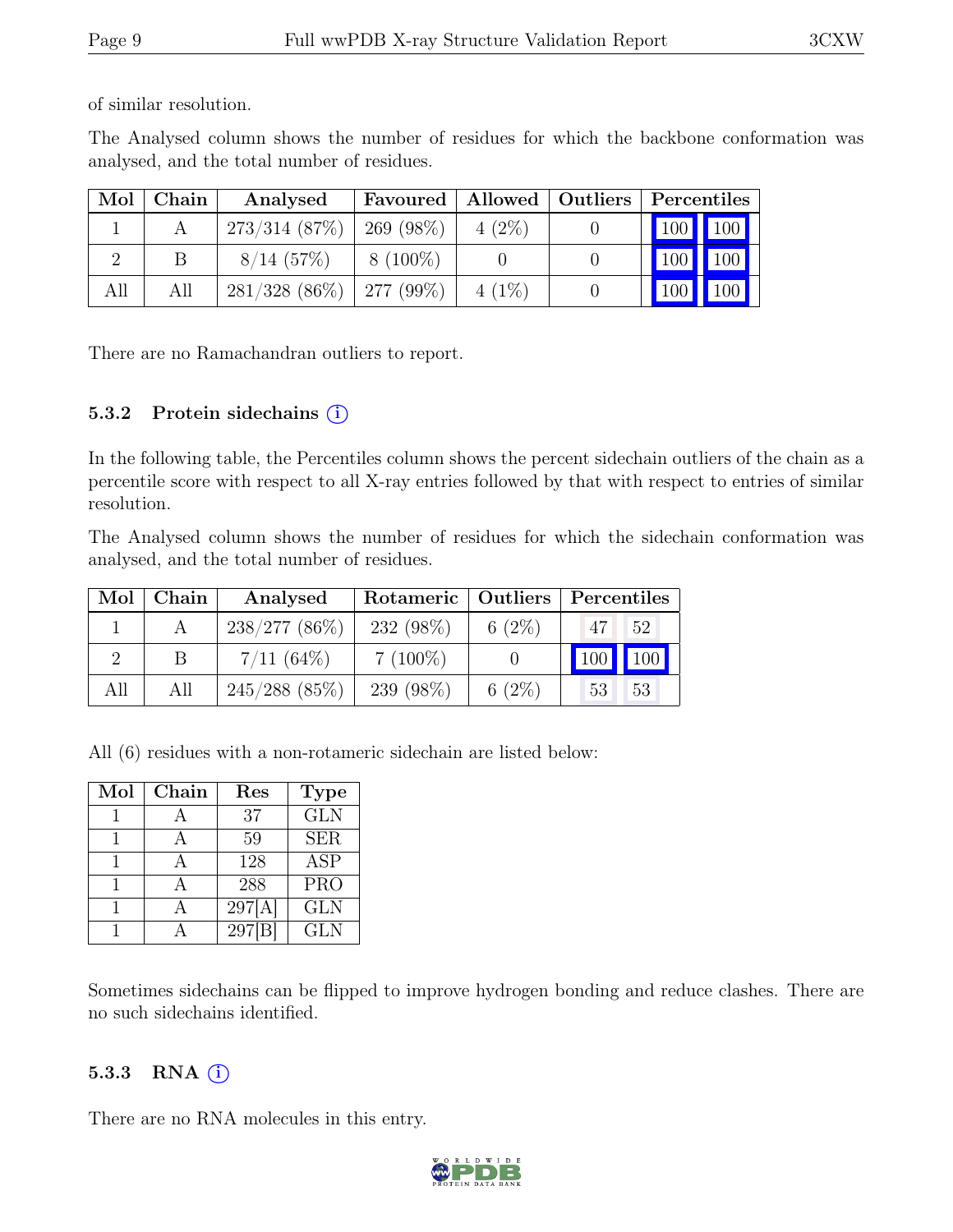#### 5.4 Non-standard residues in protein, DNA, RNA chains (i)

There are no non-standard protein/DNA/RNA residues in this entry.

### 5.5 Carbohydrates  $(i)$

There are no monosaccharides in this entry.

### 5.6 Ligand geometry  $(i)$

Of 2 ligands modelled in this entry, 1 is monoatomic - leaving 1 for Mogul analysis.

In the following table, the Counts columns list the number of bonds (or angles) for which Mogul statistics could be retrieved, the number of bonds (or angles) that are observed in the model and the number of bonds (or angles) that are defined in the Chemical Component Dictionary. The Link column lists molecule types, if any, to which the group is linked. The Z score for a bond length (or angle) is the number of standard deviations the observed value is removed from the expected value. A bond length (or angle) with  $|Z| > 2$  is considered an outlier worth inspection. RMSZ is the root-mean-square of all Z scores of the bond lengths (or angles).

| Mol |     |  | $\vert$ Type $\vert$ Chain $\vert$ Res $\vert$ | Link | Bond lengths |      |           | Bond angles |      |                |
|-----|-----|--|------------------------------------------------|------|--------------|------|-----------|-------------|------|----------------|
|     |     |  |                                                |      | Counts       | RMSZ | #Z  > 2   | Counts      | RMSZ | $\# Z $        |
| ∸   | 7CD |  | 501                                            |      | 25,28,28     | 1.34 | $5(20\%)$ | 19,44,44    | 3.38 | 8 <sup>1</sup> |

In the following table, the Chirals column lists the number of chiral outliers, the number of chiral centers analysed, the number of these observed in the model and the number defined in the Chemical Component Dictionary. Similar counts are reported in the Torsion and Rings columns. '-' means no outliers of that kind were identified.

|     |     |        | Mol   Type   Chain   Res   Link   Chirals   Torsions   Rings |  |
|-----|-----|--------|--------------------------------------------------------------|--|
| 7CP | 501 | $\sim$ | $\mid 0/0/33/33 \mid 0/4/4/4 \mid$                           |  |

All (5) bond length outliers are listed below:

| Mol | Chain   $\operatorname{Res}$   $\operatorname{Type}$ |     |     | Atoms                                                                | $\mathbf{Z}$ | Observed $(A)$ | Ideal(A) |
|-----|------------------------------------------------------|-----|-----|----------------------------------------------------------------------|--------------|----------------|----------|
|     |                                                      | 501 | 7CP | $C1K-N1W$                                                            | 2.45         | 1.51           | 1.46     |
|     |                                                      | 501 |     | $7CP$   $C1V-C1G$   -2.17                                            |              | 1.46           | 1.47     |
|     |                                                      | 501 | 7CP | $\left\lfloor \frac{\text{C1M-C1Y}}{\text{C1Y}} \right\rfloor$ -2.16 |              | 1.50           | 1.54     |
|     |                                                      | 501 | 7CP | $\mid$ C1R-C1O $\mid$                                                | $-2.09$      | 1.40           | 1.45     |
|     |                                                      | 501 | 7CP | C1O-N1N                                                              | 2.03         | 1.37           | 1.34     |

All (8) bond angle outliers are listed below:

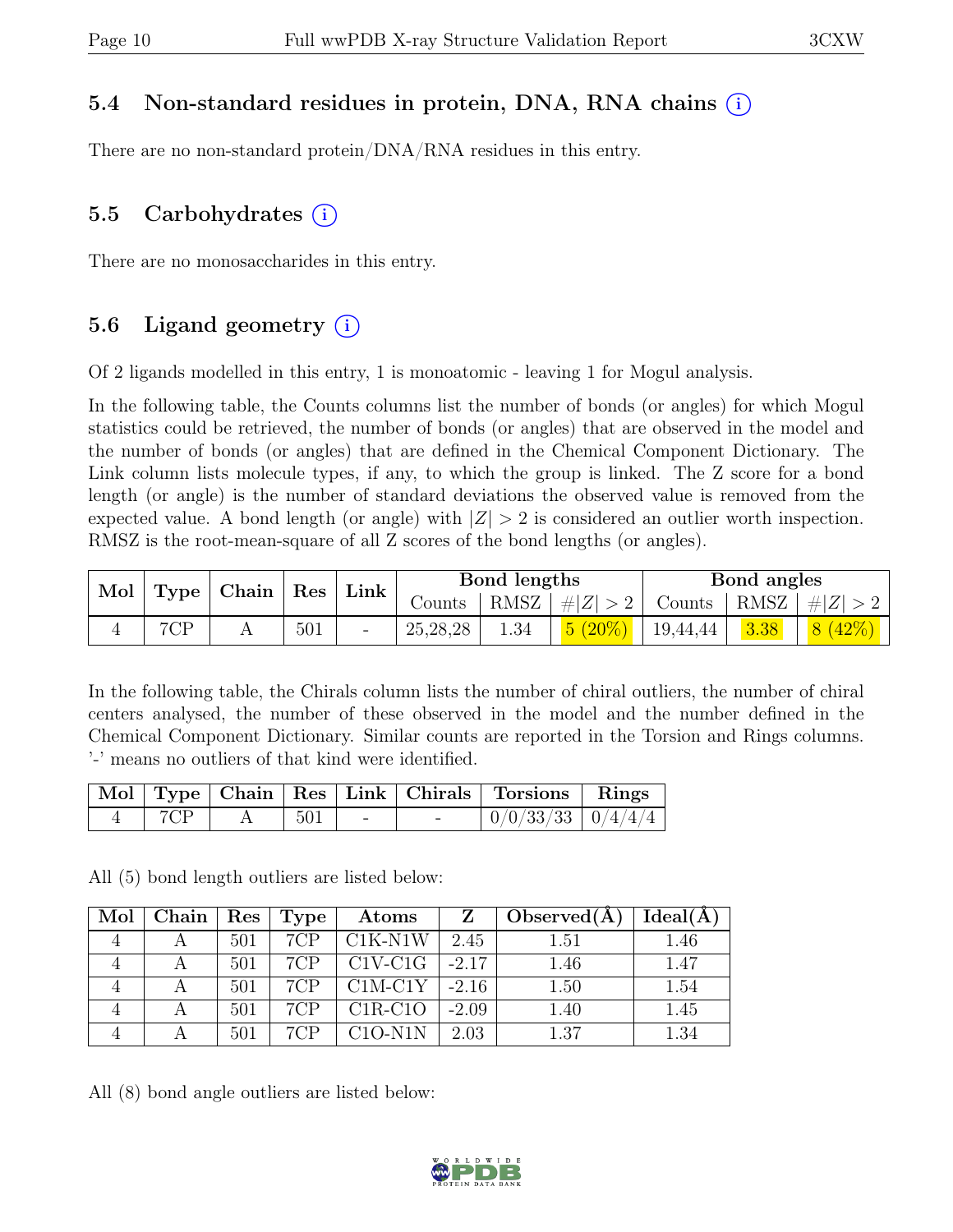| Mol            | Chain | Res | <b>Type</b> | Atoms                            | Z       | Observed $(°)$ | Ideal <sup>(o</sup> ) |
|----------------|-------|-----|-------------|----------------------------------|---------|----------------|-----------------------|
| $\overline{4}$ | А     | 501 | 7CP         | $C1M-C1K-N1W$                    | 6.36    | 115.59         | 110.82                |
| 4              | А     | 501 | 7CP         | $C1A-N1W-C1K$                    | $-6.34$ | 101.18         | 110.66                |
| 4              | А     | 501 | 7CP         | $O1D-C1O-N1N$                    | $-6.16$ | 116.90         | 121.74                |
| 4              | А     | 501 | 7CP         | $C1K-N1W-C1J$                    | $-5.54$ | 101.78         | 109.52                |
| 4              | А     | 501 | 7CP         | $C1A-N1W-C1J$                    | 5.17    | 118.40         | 110.66                |
| 4              | А     | 501 | 7CP         | C1U-C1Q-CL1F                     | 3.38    | 121.99         | 117.65                |
| 4              | А     | 501 | 7CP         | $\overline{\text{C1L-C1J-N1W}}$  | $-3.29$ | 108.35         | 110.82                |
| 4              | А     | 501 | 7CP         | $\overline{\text{C1V}}$ -C1G-N1C | $-2.23$ | 175.03         | 177.99                |

There are no chirality outliers.

There are no torsion outliers.

There are no ring outliers.

1 monomer is involved in 1 short contact:

|  |               | Mol   Chain   Res   Type   Clashes   Symm-Clashes |
|--|---------------|---------------------------------------------------|
|  | $501$   $7CP$ |                                                   |

The following is a two-dimensional graphical depiction of Mogul quality analysis of bond lengths, bond angles, torsion angles, and ring geometry for all instances of the Ligand of Interest. In addition, ligands with molecular weight > 250 and outliers as shown on the validation Tables will also be included. For torsion angles, if less then 5% of the Mogul distribution of torsion angles is within 10 degrees of the torsion angle in question, then that torsion angle is considered an outlier. Any bond that is central to one or more torsion angles identified as an outlier by Mogul will be highlighted in the graph. For rings, the root-mean-square deviation (RMSD) between the ring in question and similar rings identified by Mogul is calculated over all ring torsion angles. If the average RMSD is greater than 60 degrees and the minimal RMSD between the ring in question and any Mogul-identified rings is also greater than 60 degrees, then that ring is considered an outlier. The outliers are highlighted in purple. The color gray indicates Mogul did not find sufficient equivalents in the CSD to analyse the geometry.

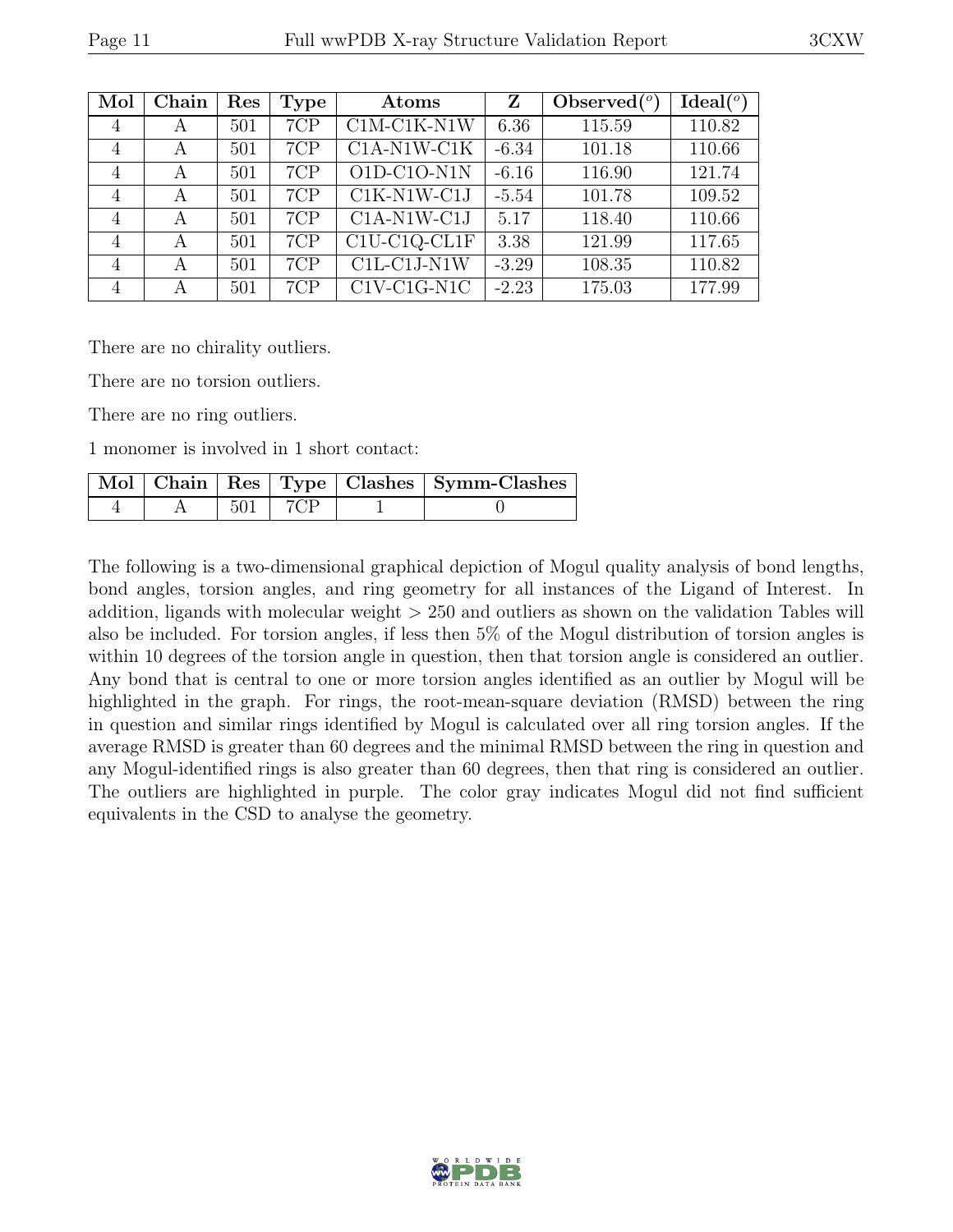

### 5.7 Other polymers (i)

There are no such residues in this entry.

### 5.8 Polymer linkage issues (i)

There are no chain breaks in this entry.

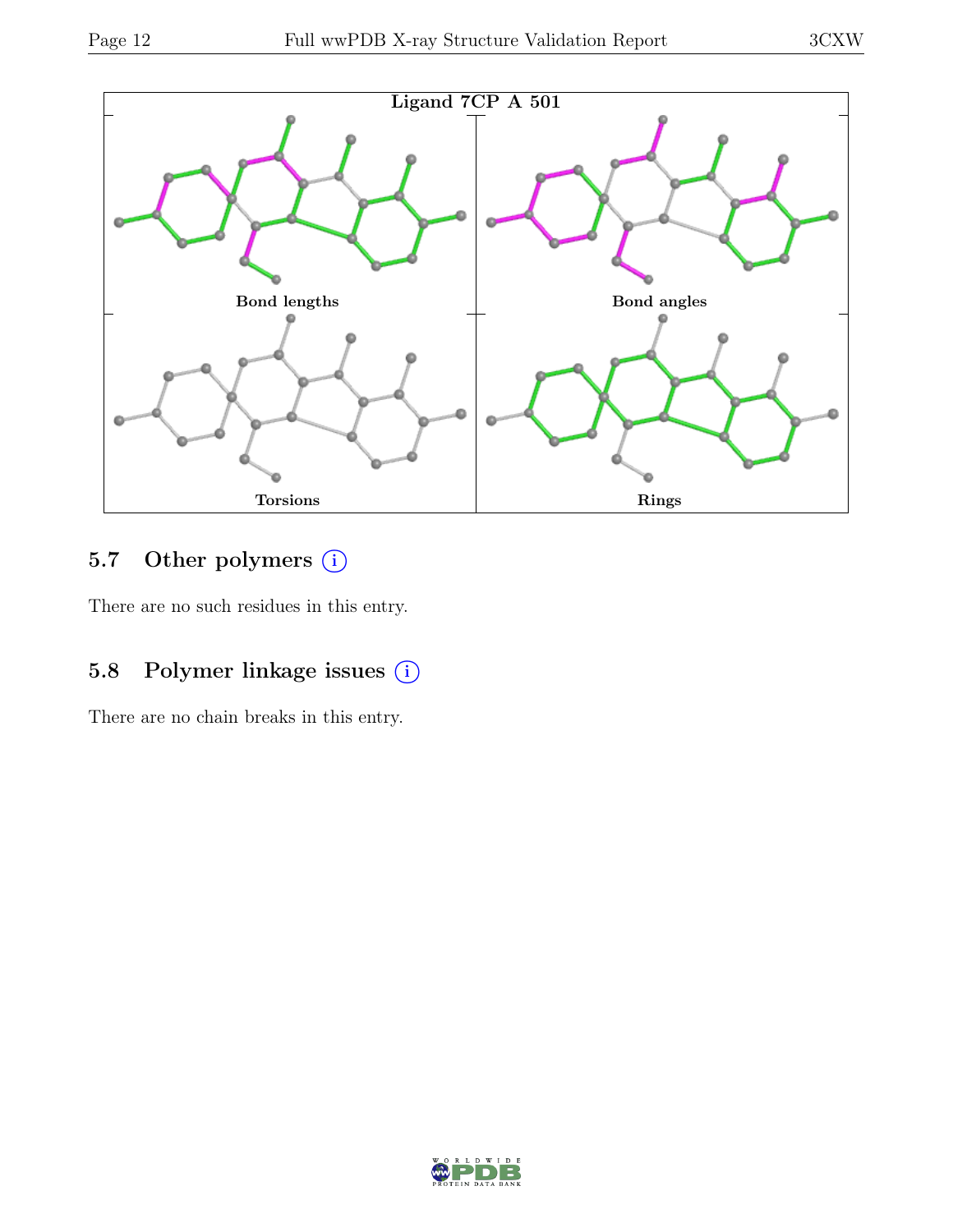## 6 Fit of model and data  $(i)$

### 6.1 Protein, DNA and RNA chains  $(i)$

In the following table, the column labelled ' $\#\text{RSRZ}>2$ ' contains the number (and percentage) of RSRZ outliers, followed by percent RSRZ outliers for the chain as percentile scores relative to all X-ray entries and entries of similar resolution. The OWAB column contains the minimum, median,  $95<sup>th</sup>$  percentile and maximum values of the occupancy-weighted average B-factor per residue. The column labelled 'Q< 0.9' lists the number of (and percentage) of residues with an average occupancy less than 0.9.

| Mol ' | Chain | Analysed        | $<$ RSRZ $>$ | # $RSRZ>2$          | $\text{OWAB}(\AA^2)$ | $\mid$ Q<0.9 $\mid$ |
|-------|-------|-----------------|--------------|---------------------|----------------------|---------------------|
|       |       | $272/314(86\%)$ | 0.13         | $16(5\%)$ 22 27     | 15, 22, 37, 58       |                     |
|       |       | $10/14(71\%)$   | 1.56         | $3(30\%)$ 0 0       | 17, 35, 53, 60       |                     |
| All   | All   | $282/328$ (85%) | 0.18         | $19(6\%)$ 17<br> 22 | 15, 22, 40, 60       |                     |

All (19) RSRZ outliers are listed below:

| Mol            | Chain            | Res            | <b>Type</b> | <b>RSRZ</b> |
|----------------|------------------|----------------|-------------|-------------|
| $\overline{2}$ | B                | 1              | ALA         | 8.6         |
| $\overline{1}$ | $\mathbf{A}$     | 306            | <b>SER</b>  | 6.1         |
| $\mathbf{1}$   | $\overline{A}$   | 80             | <b>LEU</b>  | 4.8         |
| $\overline{2}$ | $\boldsymbol{B}$ | 10             | <b>GLY</b>  | 3.9         |
| $\overline{1}$ | $\overline{A}$   | 34             | <b>LEU</b>  | 3.9         |
| $\overline{1}$ | $\mathbf{A}$     | 84             | <b>THR</b>  | 3.0         |
| $\overline{1}$ | $\mathbf{A}$     | 61             | <b>ASN</b>  | 3.0         |
| $\mathbf{1}$   | $\mathbf{A}$     | 86             | <b>VAL</b>  | 2.6         |
| $\mathbf{1}$   | $\boldsymbol{A}$ | 173            | ILE         | 2.5         |
| $\mathbf{1}$   | $\overline{A}$   | 36             | <b>SER</b>  | 2.4         |
| $\mathbf{1}$   | $\boldsymbol{A}$ | 58             | VAL         | 2.3         |
| $\overline{2}$ | $\boldsymbol{B}$ | $\overline{2}$ | $\rm{ARG}$  | 2.3         |
| $\overline{1}$ | $\overline{A}$   | 59             | <b>SER</b>  | 2.3         |
| $\overline{1}$ | $\overline{A}$   | 185            | ILE         | 2.2         |
| $\overline{1}$ | $\overline{A}$   | 305            | <b>HIS</b>  | 2.2         |
| $\mathbf{1}$   | $\overline{A}$   | 37             | <b>GLN</b>  | 2.2         |
| $\mathbf{1}$   | $\overline{A}$   | 168            | ILE         | 2.1         |
| $\mathbf{1}$   | $\mathbf{A}$     | 228            | LEU         | 2.1         |
| $\overline{1}$ | А                | 151            | VAL         | 2.0         |

### 6.2 Non-standard residues in protein, DNA, RNA chains (i)

There are no non-standard protein/DNA/RNA residues in this entry.

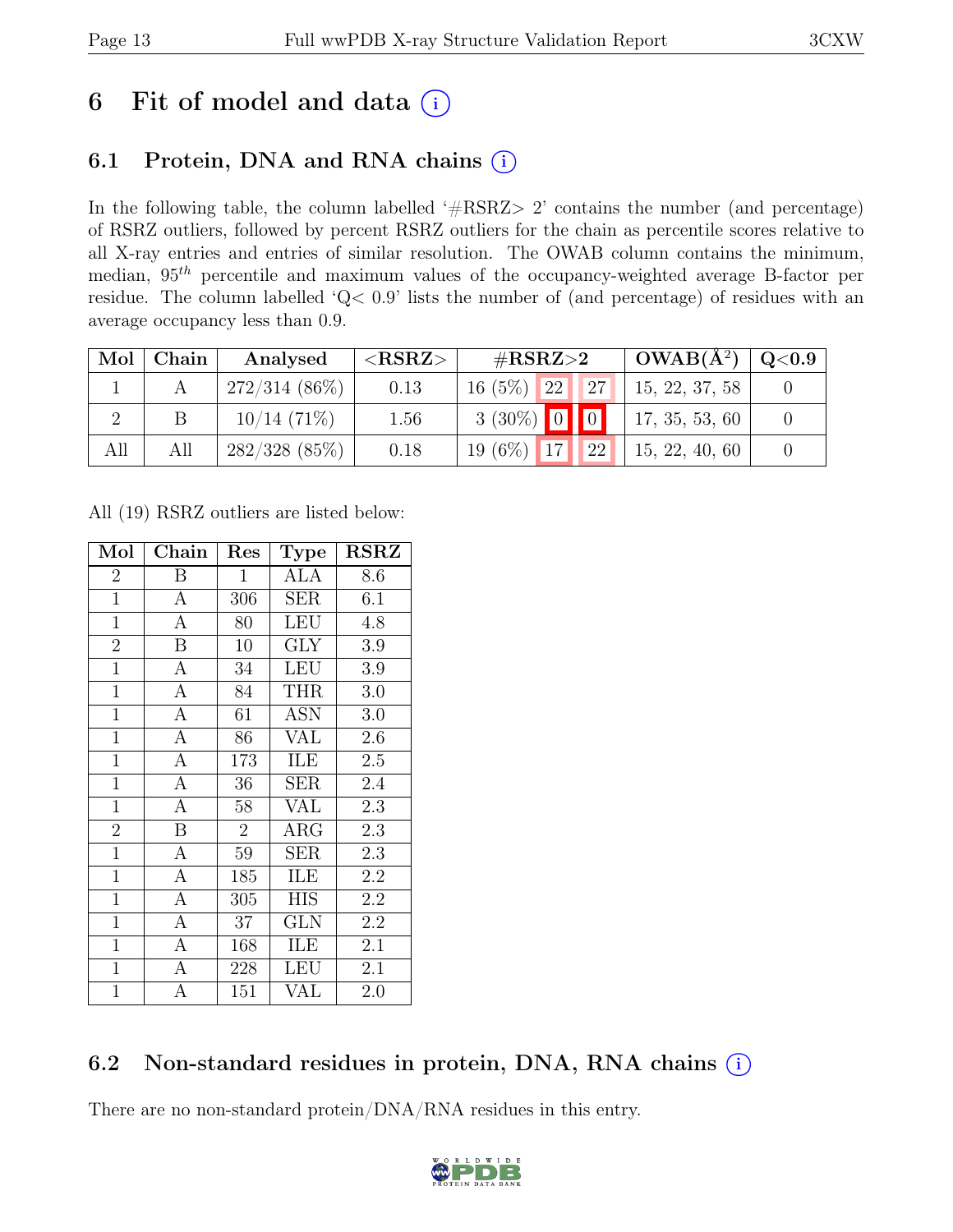#### 6.3 Carbohydrates  $(i)$

There are no monosaccharides in this entry.

#### 6.4 Ligands  $(i)$

In the following table, the Atoms column lists the number of modelled atoms in the group and the number defined in the chemical component dictionary. The B-factors column lists the minimum, median,  $95<sup>th</sup>$  percentile and maximum values of B factors of atoms in the group. The column labelled 'Q< 0.9' lists the number of atoms with occupancy less than 0.9.

|     |     |       |      |      | Mol   Type   Chain   Res   Atoms   RSCC   RSR   B-factors $(\AA^2)$   Q<0.9 |  |
|-----|-----|-------|------|------|-----------------------------------------------------------------------------|--|
| 7CP | 501 | 25/25 | 0.94 | 0.11 | 10, 16, 24, 35                                                              |  |
|     | 401 |       | 0.99 | 0.08 | 16, 16, 16, 16                                                              |  |

The following is a graphical depiction of the model fit to experimental electron density of all instances of the Ligand of Interest. In addition, ligands with molecular weight > 250 and outliers as shown on the geometry validation Tables will also be included. Each fit is shown from different orientation to approximate a three-dimensional view.